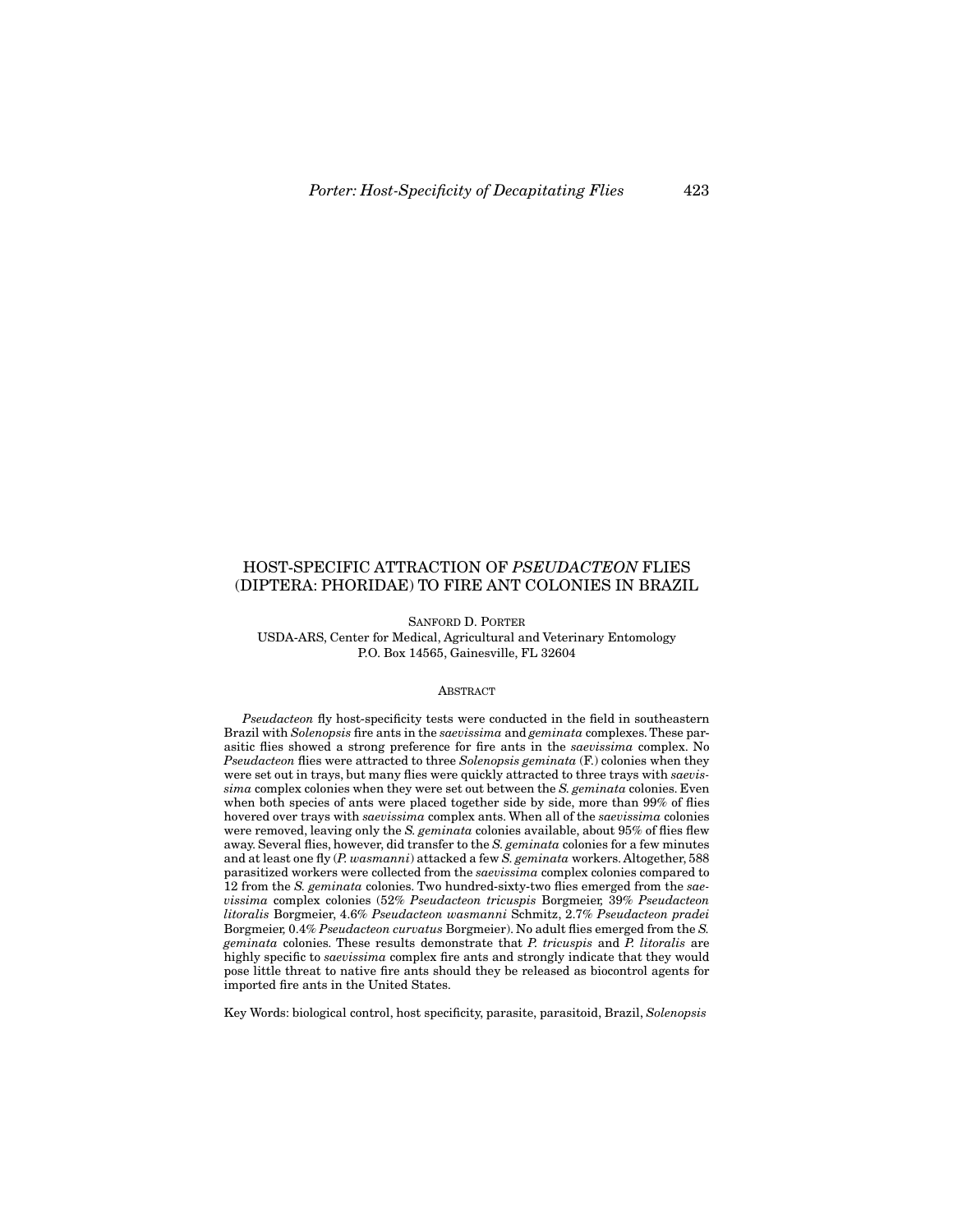### RESUMEN

Testes de especificidade de moscas do genero *Pseudacteon* a formigas hospedeiras foram conduzidos em condições de campo no sudeste do Brasil. Foram utilizadas formigas do genero *Solenopsis*, denominadas lava-pé, pertencentes aos complexos *saevissima* e *geminata*. Estas moscas parásitas apresentaram uma forte preferencia pelas formigas do complexo *saevissima*. Nenhuma das moscas foram atraídas pelas tres colonias de *Solenopsis geminata* (F.), quando depositadas em bandejas, entretanto, as mesmas foram rápidamente atraídas à tres bandejas contendo o complexo *saevissima* quando elas foram colocadas entre colonias de *S. geminata*. Mesmo quando ambas as especies de *Solenopsis* foram colocadas juntas, lado a lado, mais de 99% das moscas sobrevoaram a bandejas contendo o complexo de formigas *saevissima*. Após todas a colonias de *saevissima* terem sido removidas, permanecendo apenas colonias de *S. geminata*, cerca de 96% das moscas voaram, abandonando as bandejas. Várias moscas, entretanto, entraram em contato com colonias de *S. geminata* por alguns minutos e pelo menos uma mosca da especie *Pseudacteon wasmanni* Schmitz atacou algumas operarias de *S. geminata*. No total, 588 operarias parasitades foram coletadas no complexo de colonias de *saevissima*, comparado com 12 de colonias de *S. geminata*. Duzentos e sesenta e duas moscas emergiram de colonias do complexo *saevissima* (52% *Pseudacteon tricuspis* Borgmeier, 39% *Pseudacteon litoralis* Borgmeier, 4,6% *P. wasmanni*, 2,7% *Pseudacteon pradei* Borgmeier, 0,4% *Pseudacteon curvatus* Borgmeier). Nenhuma mosca adulta emergiu de colonias de *S. geminata*. Estes resultados demonstram que *P. tricuspis* e *P. litoralis* são altamente sepecíficas ao complexo de formigas lava-pé no complexo *saevissima*. Estes resultados sugerem que estas moscas parásitas apresentam pouca ameaça a formigas lava-pé nativas, se estas forem introducidas como agentes biocontroladores nos Estados Unidos.

Host specificity is an important issue that needs to be resolved before the introduction of exotic biocontrol agents. Almost 20 species of *Pseudacteon* flies in South America are known to attack species of fire ants in the *saevissima* complex of the genus *Solenopsis* (Disney 1994, Porter et al. 1995a, unpublished data). Larvae of these flies have the unusual habit of decapitating their living hosts and pupating inside the empty head capsule (Porter et al. 1995b). Field collection data indicate that most, if not all, of the species that attack fire ants are specific to fire ants (Borgmeier 1969, Borgmeier & Prado 1975, Williams & Whitcomb 1974). Field tests in Brazil also demonstrated that these flies are not attracted to ants in other genera (Porter et al. 1995a). Almost all of the flies in these tests (Porter et al. 1995a) were attracted to *saevissima* complex fire ants; however, a few flies were also attracted to fire ants in the *geminata* complex. The objective of the present study was to compare the host specificity of additional *Pseudacteon* species to *geminata* and *saevissima* complex fire ants in the field. In particular, I wanted to determine rates of attraction and successful parasitism. The suitability of *saevissima* and *geminata* complex fire ants as hosts for *Pseudacteon* flies is an important biocontrol question because all native fire ants in the United States are in the *geminata* complex (Trager 1991), while both of the imported fire ants in the United States are in the *saevissima* complex.

### MATERIALS AND METHODS

Three fire ant colonies in the *saevissima* complex were collected from the EM-BRAPA, CNPMA research station about 5 km south of Jaguariuna, São Paulo State, Brazil. One of these colonies was keyed to *Solenopsis invicta* Buren. The other two col-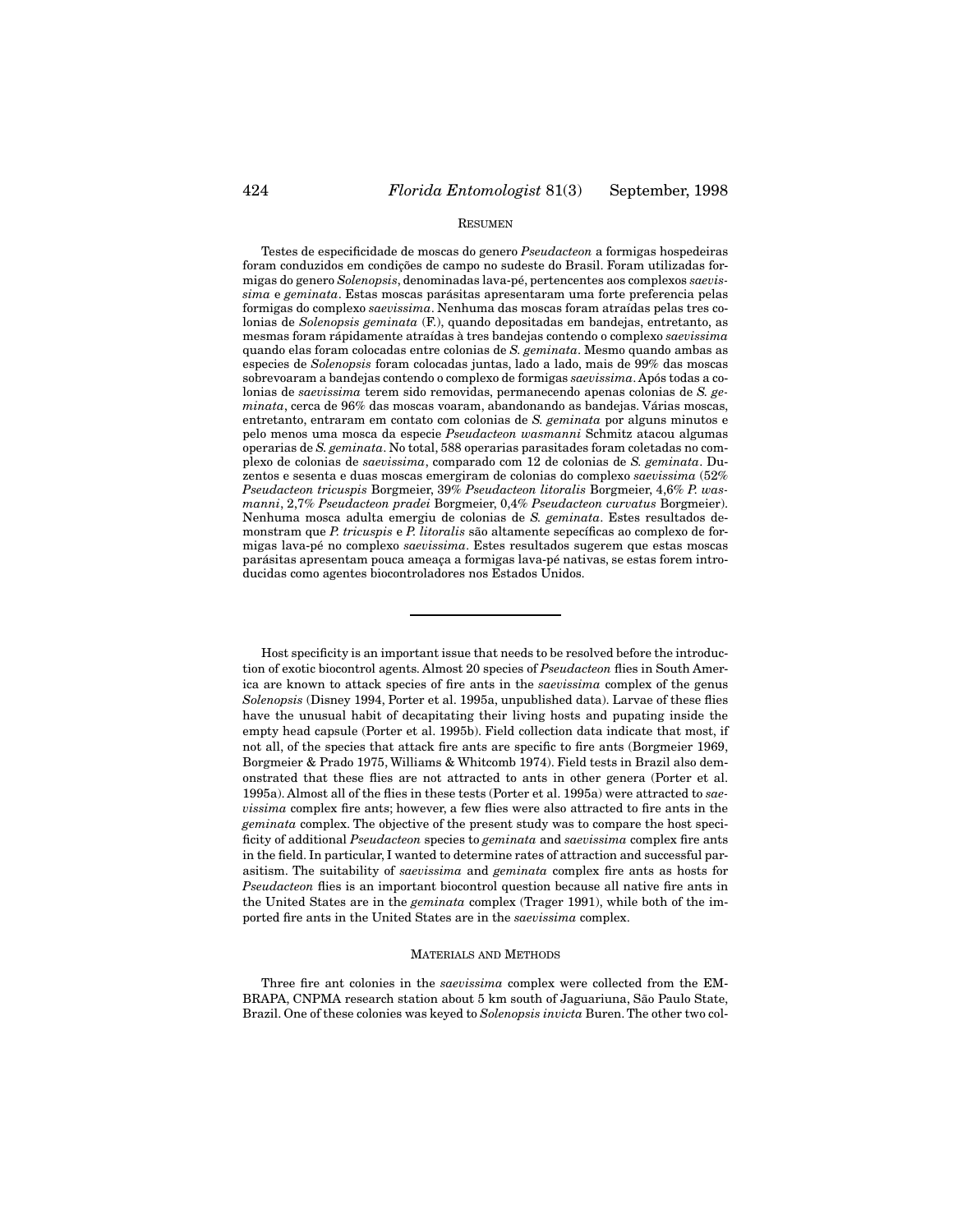

Fig. 1. Arrangement of trays with *Solenopsis geminata* and *saevissima* complex fire ants during four successive tests: A) Only *S. geminata* trays spaced 76 m apart (30 min), B) Both *S. geminata* and *saevissima* complex trays, alternately separated 38 m apart (30 min), C) Both *S. geminata* and *saevissima* trays grouped side by side at a single location (30 min), D) Alternating sequence of test *S. geminata* trays grouped together without and with the *saevissima* trays (15-20 min each test, two cycles).

onies were ambiguous between *S. invicta* and *Solenopsis saevissima* (F. Smith); both had the frontal streak, but rugous sculpture only covered half or less of the postpetiole. Three *Solenopsis geminata* (F.) colonies were collected from the CEPLAC research station about 10 km east of Itabuna, Bahia, Brazil. These colonies were the black form of *S. geminata* found in the Antilles and west Africa (Trager 1991). All test colonies lacked a mother queen and all sexuals were removed from the *S. geminata* colonies. Test colonies were placed in 40 by 26 by 8 cm nest trays. Colonies contained 3,000- 10,000 workers. The sizes of the *saevissima* complex colonies were reduced to match paired *S. geminata* colonies. Field tests were conducted at two sites approximately 10 km apart to the north and east of Rio Claro, São Paulo State, Brazil along the road to Araras (8-10 April 1996).

At each site, the three *S. geminata* colonies and three *saevissima* complex colonies were set out in trays in four sequential tests as illustrated (Fig. 1). In the first test only *S. geminata* colonies were available. This was done to ensure that the *saevissima* complex ants were not diverting flies away from the *S. geminata* ants. In the second test, both kinds of ants were available at alternately spaced locations. This test was designed to show that the flies were readily attracted to their normal host (*saevissima* complex fire ants). In the third test, all six colonies were grouped together at the location having the highest fly activity. Several times during this test, the flies were shooed out of the trays and allowed to reassort themselves among the colonies. This test was designed to determine if the flies would distinguish between *S. geminata* and *saevissima* complex ants at close range after they had discovered the ants. In the fourth test, all of the *saevissima* complex colonies were removed, leaving only *S. geminata* colonies for 15-20 min. The *saevissima* colonies were then returned for about 15 min after which they were removed again leaving only the *S. geminata* colonies. This final test cycle was conducted to determine if the flies would attack *S. geminata* colonies when they were the only choice. All four tests were repeated at each site on a sec-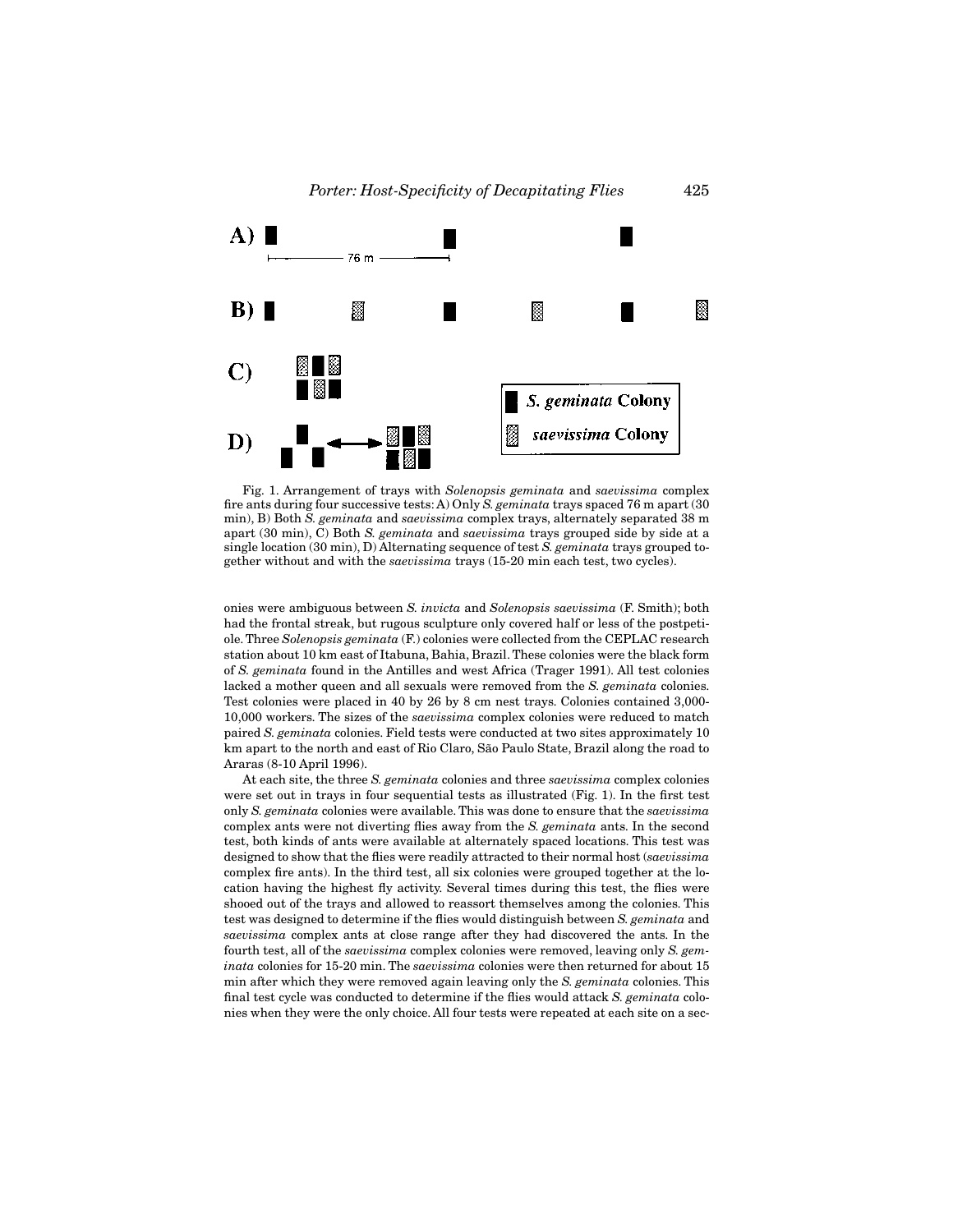ond day after switching the locations of the *saevissima* complex colonies and the *S. geminata* colonies.

The numbers of active flies were estimated every 10 minutes during each test run. Flies attracted to *S. geminata* colonies were collected, identified, and quickly released. No species identifications were made for flies attracted to the *saevissima* complex colonies because of the large numbers involved. At the conclusion of these tests, all six colonies were returned to the lab and checked for pupating larvae. Flies emerging from these pupae were identified to species. *P. tricuspis* flies matched the figure in Borgmeier & Prado (1975). Voucher specimens of flies and ants have been deposited with the Museu de Zoologia, Universidade de São Paulo, Brazil; EMBRAPA's CNPMA research center in Jaguariuna, SP, Brazil, and the Florida State Collection of Arthropods, Florida Department of Agriculture and Consumer Service, Division of Plant Industry, Gainesville, Florida, U.S.A.

A Fisher's exact test (Statview 4.5, Abacus Concepts, Inc., Berkeley, CA, 1995) was used for 2 by 2 contingency tables to determine if the appearance of flies over test colonies was independent of the species of ants in the colony. A Wilcoxon Signed Rank test (Statview 4.5) was used to compare the total number of flies that appeared over the three *saevissima* complex colonies with totals from the three *geminata* colonies. Totals for each species were paired by site and trial  $(n = 4 \text{ pairs})$ . A non-parametric test was used because sample variance was not equal between species due to the large number of zeros associated with the *S. geminata* colonies.

#### **RESULTS**

*Pseudacteon* flies were not attracted to any of the *S. geminata* colonies during the first 30 min when they were the only test colonies available (Fig. 1A). Similarly, no *Pseudacteon* flies were attracted to any of the *S. geminata* colonies during the second 30 min when the *saevissima* colonies were also available (Fig. 1B). However, flies were quickly attracted to the *saevissima* complex colonies on 9 of 12 opportunities (3 colonies  $\times$  2 sites  $\times$  2 trials; 2-way contingency table, Fisher's Exact P-value = 0.0003). On average, a total of 14.3 flies were active over the *saevissima* complex colonies at each ten minute observation compared to zero over the *S. geminata* colonies (Fig. 2; Wilcoxon Signed Rank Test,  $P = 0.068$ ). While not quite significant, this P-value and those following for the Wilcoxon tests are the lowest possible given the number of colonies tested.

When the six colonies were all placed together (Fig. 1C), the three *saevissima* complex colonies attracted flies on 12 of 12 possible opportunities compared to 1 of 12 for the *S. geminata* colonies (Fisher's Exact P-value < 0.0001). The average number of flies active over the three *saevissima* trays during this period was 15.4 per observation compared to 0.12 flies over the *S. geminata* trays (1 *P. litoralis* for 1 observation; it hovered but did not attack; Fig. 2; Wilcoxon Signed Rank Test,  $P = 0.068$ ).

In the final test, the three *S. geminata* colonies attracted flies during 4 of 12 possible opportunities while the *saevissima* colonies attracted flies on 10 of 12 possible occasions (Fisher's Exact P-value = 0.0361). On average, 12.1 flies were active over the three *saevissima* colonies compared to an average of 0.62 flies (5 flies total) that were active when only the three *S. geminata* colonies were present (Fig. 2; Wilcoxon Signed Rank Test, P = 0.068). One *Pseudacteon wasmanni* Schmitz female was observed systematically attacking *S. geminata* workers for several minutes. The other four flies mostly hovered without attacking. When the three *saevissima* colonies were returned along side the *S. geminata* colonies, all of the flies returned almost immediately to the *saevissima* colonies. Consequently, no flies were active over adjacent *S. geminata* colonies during periods of this test cycle when both species were grouped together (Wilcoxon Signed Rank Test,  $P = 0.068$ .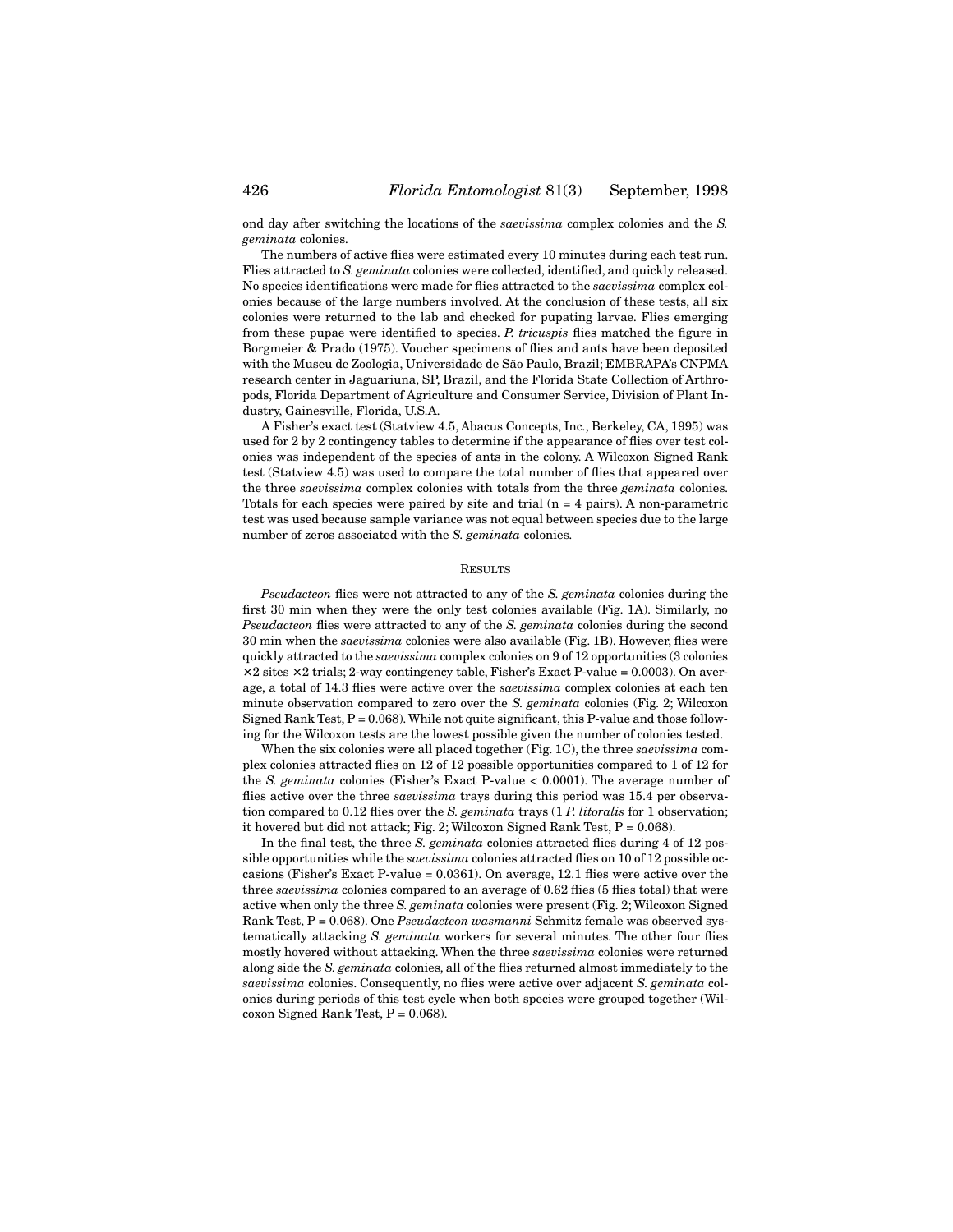

Fig. 2. Comparative abundance of parasitic *Pseudacteon* flies attracted to three *Solenopsis geminata* and three *saevissima* complex fire ant colonies in four successive time periods during which 1) only *S. geminata* colonies were available, 2) both kinds of colonies were available but separated, 3) both kinds of colonies were together side by side, 4) and both kinds of colonies were available in an alternating time sequence. Values are means of the total number of flies found in the three trays at each of four observation periods. Standard errors of the mean are indicated for each bar.

On two occasions, a dozen or so flies were placed in sealed trays with *S. geminata* fire ants so they could not escape. Most of the flies simply spent their time resting on the side of the tray or trying to escape. Two male flies hovered over the *S. geminata* workers, but no females hovered or attacked.

All six test colonies were checked for pupating fly larvae. Twelve pupating larvae were removed from two of the three *S. geminata* colonies. Four of these larvae pupated, but none emerged. Upon dissection, I identified one pupa as a female *P. wasmanni* and two as males of the same species. Although none of these flies emerged as adults, they were well developed and it seems likely that at least some *P. wasmanni* can complete development in *S. geminata.* In contrast to the small numbers of pupae in the *S. geminata* colonies, I collected 588 pupating larvae from the three *saevissima* complex colonies (320, 100, and 168, respectively). From these larvae, 262 adult flies emerged including the following five species: *Pseudacteon tricuspis* Borgmeier (52%), *Pseudacteon litoralis* Borgmeier (39%), *P. wasmanni* (4.6%), *Pseudacteon pradei* Borgmeier (2.7%), and *Pseudacteon curvatus* Borgmeier (0.4%) plus several unidentified males (1.5%). The ratio of males to females was approximately 1:1 for both *P. tricuspis* (64:71) and *P. litoralis* (54:49).

# **DISCUSSION**

Both *P. tricuspis* and *P. litoralis* flies showed a strong preference for the *saevissima* complex colonies over the *S. geminata* colonies. Neither species was observed attacking *S. geminata* workers, but large numbers were observed attacking the *saevissima* com-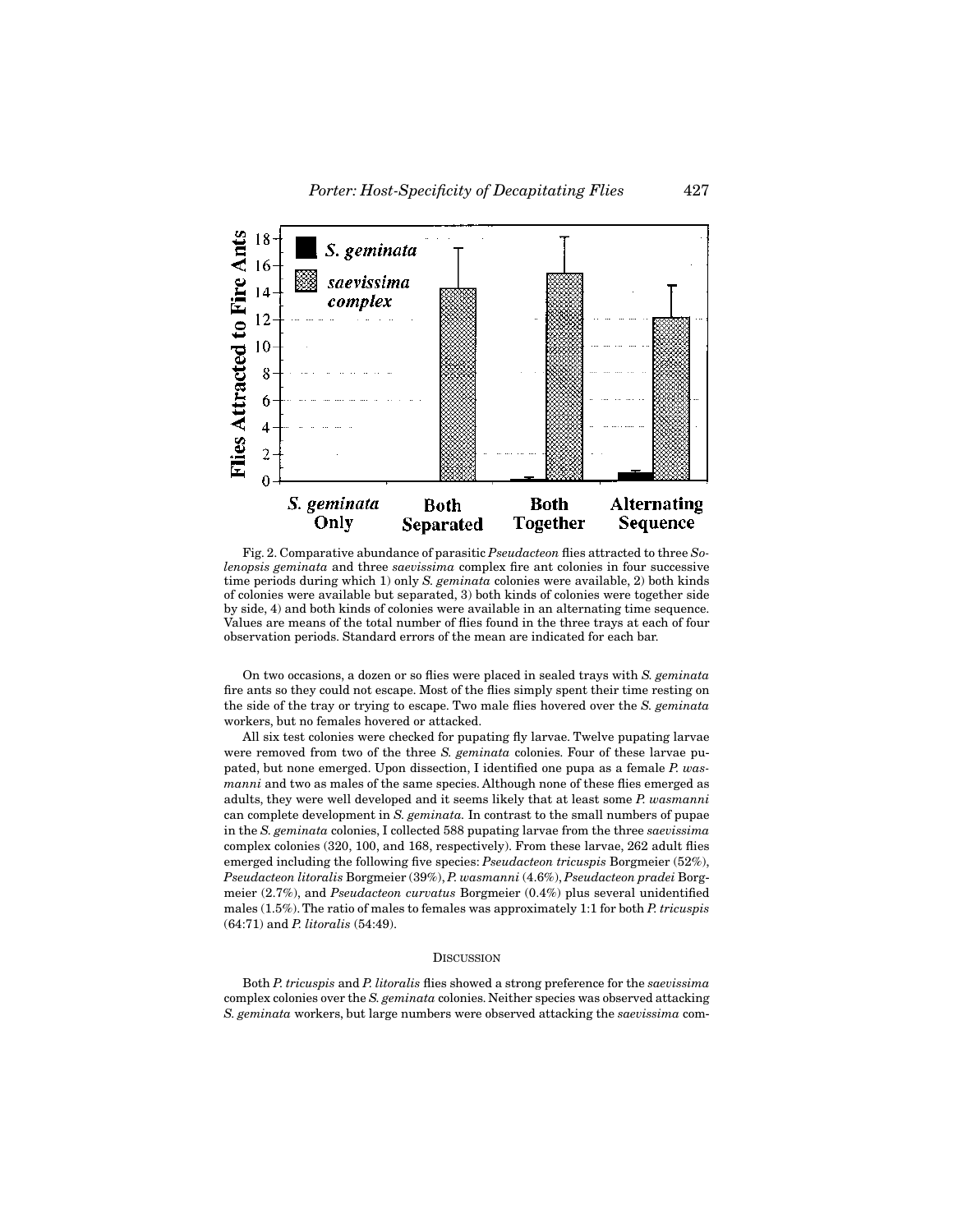plex colonies. Altogether, I reared 131 *P. tricuspis* flies and 102 *P. litoralis* flies from the three *saevissima* complex colonies, but none from the three *S. geminata* colonies. *P. pradei* and *P. curvatus* also were recovered only from the *saevissima* complex colonies; however, larval numbers for these two species were not sufficiently high to determine host preferences. A few *P. wasmanni* were reared from both the *saevissima* and *geminata* complex colonies. Schmitz (1914) originally reported that *P. wasmanni* attacked *S. geminata* in Joinville, Santa Catarina, Brazil; however, this report is probably in error because the nearest confirmed *S. geminata* population is in Viçosa, Minas Gerais which is more than 1000 km to the north (Fowler et al. 1995). In contrast to Porter et al. (1995a), no *P. wasmanni* or *P. pradei* females were attracted to individual *S. geminata* colonies during the initial two tests; however, one *P. wasmanni* did transfer to an *S. geminata* colony in the fourth and final set of tests. Fowler et al. (1995) reported that *P. curvatus* hovered over *S. geminata* workers from Viçosa but did not attack them.

The fact that no phorids came to the *S. geminata* colonies during the first 30 min, when they were the only fire ants available, demonstrated that most, if not all, of the *Pseudacteon* species in the two test areas had little long-range attraction to *S. geminata* fire ants. Probably, these flies simply did not recognize the odor cues produced by this fire ant even though it is in the same genus as the *saevissima* complex ants. The rapid accumulation of *Pseudacteon* flies over the *saevissima* colonies in the second 30 min period suggests that they were waiting nearby for an appropriate host.

The fact that almost no phorids attacked the *S. geminata* colonies during the third 30 min period when they were side by side with the *saevissima* colonies demonstrated that the host preferences of most flies were highly specific even at close range when flies could presumably locate their hosts visually. A high degree of host specificity was further demonstrated by the removal of the *saevissima* colonies. When the flies were given the choice of attacking *S. geminata* workers or nothing, a large majority of the flies, including all of the *P. tricuspis* and *P litoralis*, simply disappeared, choosing to attack nothing. However, when the *saevissima* colonies were returned, most of the flies returned as well, usually within 1-2 minutes. The adjacent *S. geminata* colonies were completely ignored even though the flies often had to fly directly over them to reach the *saevissima* complex ants.

In conclusion, the two most common phorids in this study (*P. tricuspis* and *P. litoralis*) both appear to have highly specific host-attraction preferences for *saevissima* complex ants (including *S. invicta*). Laboratory specificity tests with *S. geminata* and *S. invicta* from the United States also indicate highly specific preferences for *S. invicta* (Gilbert & Morrison 1997, Porter & Alonso unpublished). Considered together, these data indicate that *P. tricuspis and P. litoralis* would pose little or no risk to native *Solenopsis* fire ants.

#### ACKNOWLEDGMENTS

Special thanks are extended to J. H. C. Delabie and his students for help in collecting the *S. geminata* colonies. I am also grateful to L. A. Nogueira de Sá and G. J. de Moraes for arranging the use of EMBRAPA/CNPMA facilities during this study. L. Alonso, L. Morrison, and C. Porter read the manuscript and provided a number of useful suggestions.

## REFERENCES CITED

BORGMEIER, T. 1969. New or little-known phorid flies, mainly of the Neotropical region (Diptera: Phoridae). Stud. Entomol. 12: 33-132.